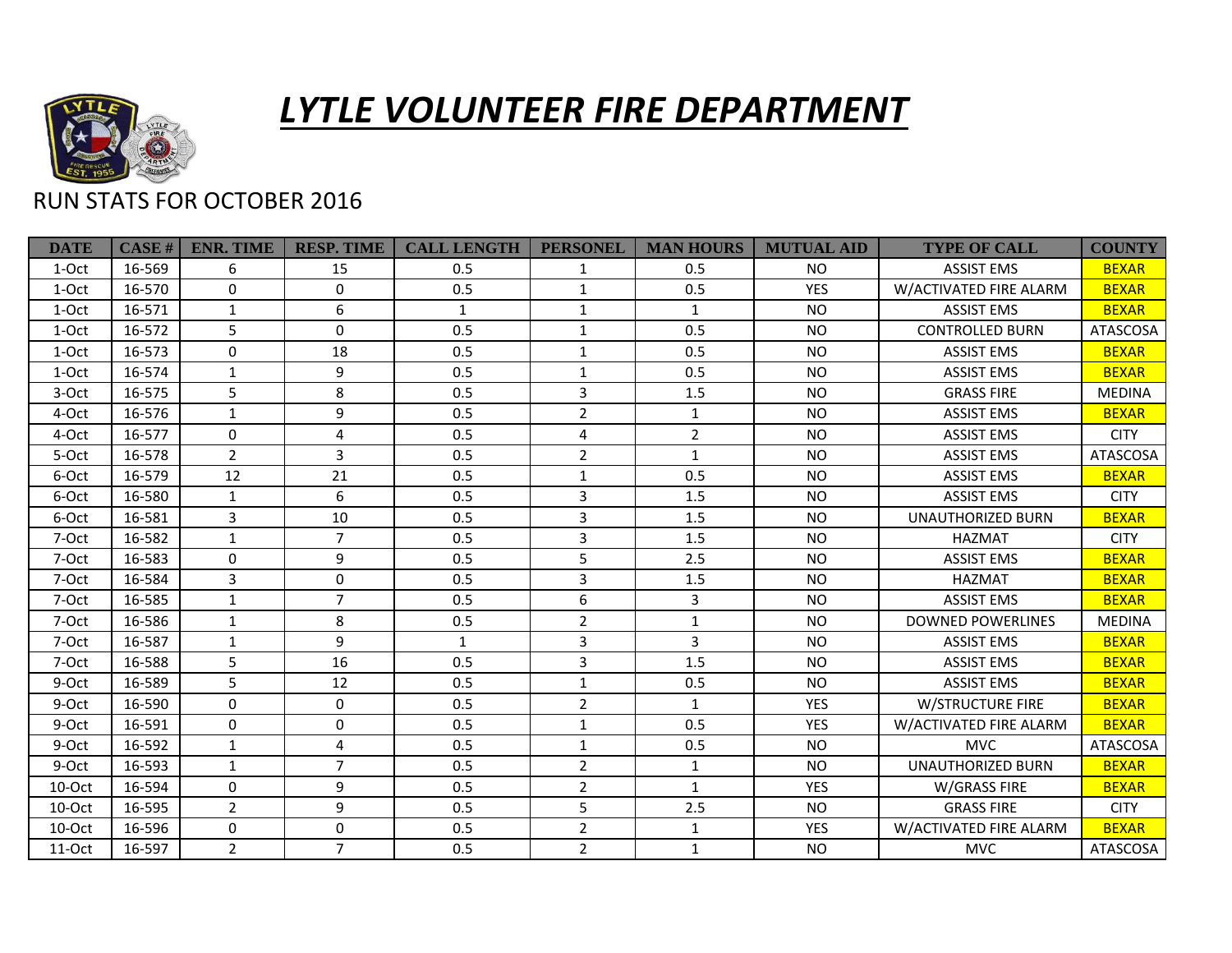| $11-Oct$  | 16-598 | $\Omega$       | 9              | 1            | 4              | 4              | <b>NO</b>      | <b>UKNOWN TYPE FIRE</b>     | <b>BEXAR</b>    |
|-----------|--------|----------------|----------------|--------------|----------------|----------------|----------------|-----------------------------|-----------------|
| $11-Oct$  | 16-599 | 3              | 12             | 0.5          | 3              | 1.5            | <b>NO</b>      | <b>ASSIST EMS</b>           | <b>BEXAR</b>    |
| $13-Oct$  | 16-600 | 3              | 10             | 0.5          | 4              | $\overline{2}$ | <b>NO</b>      | <b>ASSIST EMS</b>           | <b>BEXAR</b>    |
| 13-Oct    | 16-601 | 3              | 18             | 1            | 6              | 6              | <b>YES</b>     | W/STRUCTURE FIRE            | <b>ATASCOSA</b> |
| 13-Oct    | 16-602 | $\Omega$       | $\Omega$       | 0.5          | $\mathbf{1}$   | 0.5            | <b>NO</b>      | <b>ASSIST EMS</b>           | <b>ATASCOSA</b> |
| $14$ -Oct | 16-603 | $\Omega$       | $\mathbf 0$    | 0.5          | 1              | 0.5            | <b>YES</b>     | W/ACTIVATED FIRE ALARM      | <b>BEXAR</b>    |
| $14$ -Oct | 16-604 | $\Omega$       | 6              | 0.5          | $\overline{2}$ | $\mathbf{1}$   | <b>NO</b>      | <b>ASSIST EMS</b>           | <b>BEXAR</b>    |
| 15-Oct    | 16-605 | 3              | 6              | 0.5          | $\overline{2}$ | $\mathbf{1}$   | <b>NO</b>      | <b>ACTIVATED FIRE ALARM</b> | <b>CITY</b>     |
| 15-Oct    | 16-606 | $\Omega$       | 0              | 1.5          | $\overline{2}$ | 3              | <b>NO</b>      | <b>DOWNED POWERLINES</b>    | <b>CITY</b>     |
| $15-Oct$  | 16-607 | $\mathbf{1}$   | $\Omega$       | 0.5          | 4              | $\overline{2}$ | <b>YES</b>     | W/GRASS FIRE                | <b>MEDINA</b>   |
| $15-Oct$  | 16-608 | $\Omega$       | 11             | 0.5          | 4              | $\overline{2}$ | <b>YES</b>     | <b>W/GRASS FIRE</b>         | <b>MEDINA</b>   |
| $15-Oct$  | 16-609 | $\Omega$       | $\mathbf 0$    | 0.5          | 3              | 1.5            | <b>NO</b>      | <b>ASSIST THE PUBLIC</b>    | <b>MEDINA</b>   |
| $16$ -Oct | 16-610 | $\Omega$       | 5              | 0.5          | $\overline{2}$ | $\mathbf{1}$   | <b>NO</b>      | <b>MVC</b>                  | <b>ATASCOSA</b> |
| $17-Oct$  | 16-611 | $\Omega$       | 10             | 2.5          | $\overline{2}$ | 5              | N <sub>O</sub> | <b>BRUSH FIRE</b>           | <b>BEXAR</b>    |
| 17-Oct    | 16-612 | $\mathbf{1}$   | 6              | 0.5          | $\overline{2}$ | $\mathbf{1}$   | <b>NO</b>      | <b>HAZMAT</b>               | ATASCOSA        |
| $17-Oct$  | 16-613 | $\Omega$       | 0              | 0.5          | 3              | 1.5            | <b>NO</b>      | <b>ASSIST EMS</b>           | <b>CITY</b>     |
| 18-Oct    | 16-614 | 10             | 17             | 1.5          | 3              | 4.5            | <b>YES</b>     | <b>W/STRUCTURE FIRE</b>     | <b>MEDINA</b>   |
| 18-Oct    | 16-615 | $\mathbf{1}$   | 0              | 0.5          | $\mathbf{1}$   | 0.5            | N <sub>O</sub> | <b>VEHICLE FIRE</b>         | <b>CITY</b>     |
| 18-Oct    | 16-616 | $\Omega$       | $\mathbf 0$    | 0.5          | $\mathbf{1}$   | 0.5            | <b>NO</b>      | <b>GRASS FIRE</b>           | <b>ATASCOSA</b> |
| 18-Oct    | 16-617 | $\overline{2}$ | 6              | 0.5          | 4              | $\overline{2}$ | <b>NO</b>      | MVC.                        | <b>BEXAR</b>    |
| 18-Oct    | 16-618 | $\mathbf{1}$   | 4              | 0.5          | 4              | $\overline{2}$ | <b>NO</b>      | <b>ACTIVATED FIRE ALARM</b> | <b>CITY</b>     |
| 18-Oct    | 16-619 | $\mathbf{1}$   | 11             | 1            | $\overline{2}$ | $\overline{2}$ | <b>YES</b>     | W/GRASS FIRE                | <b>ATASCOSA</b> |
| 18-Oct    | 16-620 | 0              | $\mathbf 0$    | 0.5          | 4              | $\overline{2}$ | <b>YES</b>     | <b>W/STRUCTURE FIRE</b>     | <b>BEXAR</b>    |
| 19-Oct    | 16-621 | 4              | 0              | 0.5          | $\mathbf{1}$   | 0.5            | <b>YES</b>     | W/MVC                       | <b>BEXAR</b>    |
| $19$ -Oct | 16-622 | 0              | $\mathbf 0$    | 0.5          | $\mathbf{1}$   | 0.5            | <b>YES</b>     | W/ACTIVATED FIRE ALARM      | <b>BEXAR</b>    |
| 20-Oct    | 16-623 | $\mathbf{1}$   | 10             | 0.5          | $\overline{2}$ | $\mathbf{1}$   | <b>NO</b>      | <b>SMOKE IN THE AREA</b>    | <b>BEXAR</b>    |
| $20-Oct$  | 16-624 | 3              | $\overline{7}$ | 0.5          | $\mathbf{1}$   | 0.5            | <b>NO</b>      | <b>ASSIST EMS</b>           | <b>CITY</b>     |
| 20-Oct    | 16-625 | $\mathbf{1}$   | 5              | $\mathbf{1}$ | 3              | $\overline{3}$ | <b>YES</b>     | W/ASSIST EMS                | <b>BEXAR</b>    |
| $22-Oct$  | 16-626 | $\Omega$       | 6              | 0.5          | 4              | $\overline{2}$ | <b>NO</b>      | <b>HAZMAT</b>               | <b>CITY</b>     |